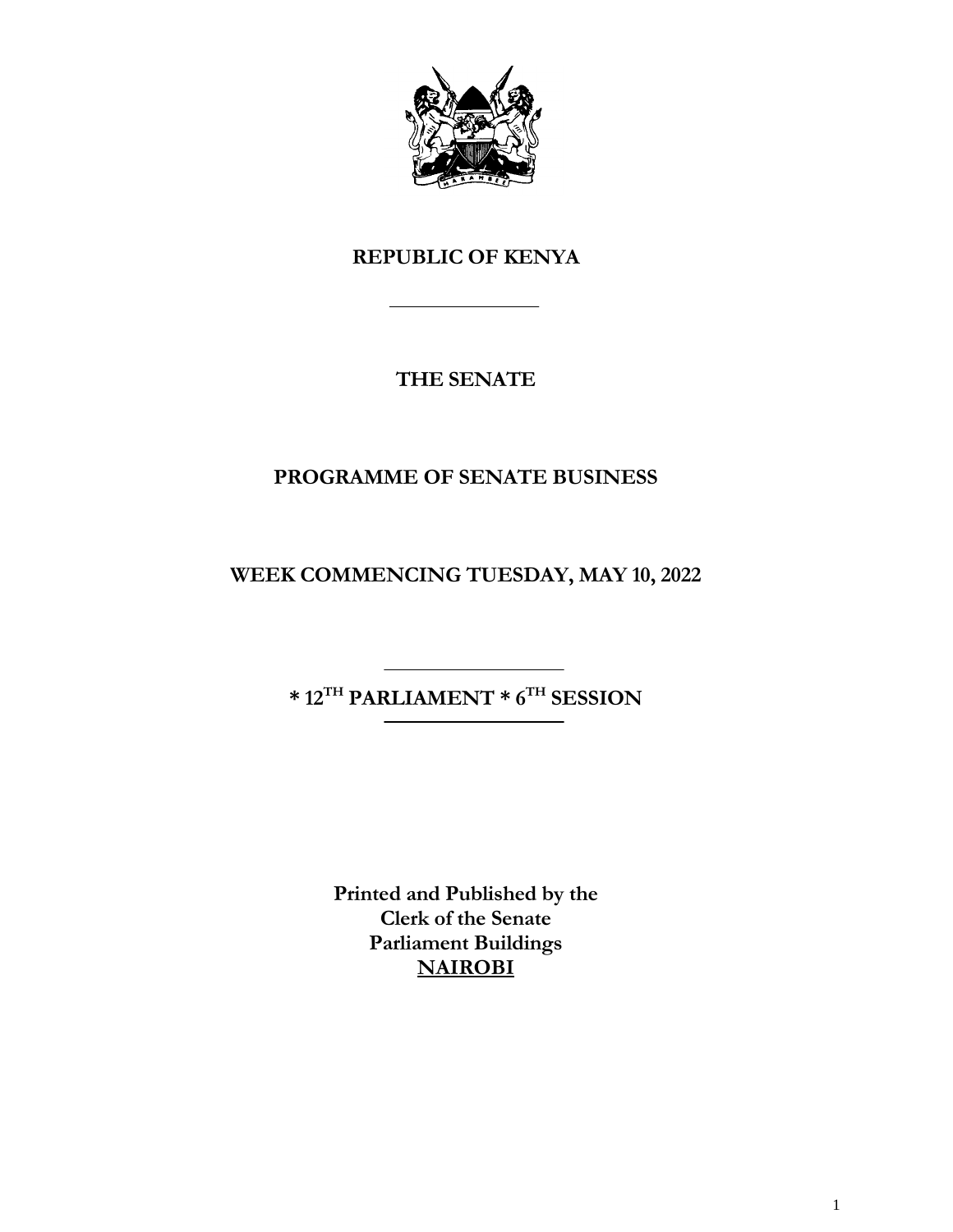**REF: SBC/WP/2022/VOL.1/ (11)** 

**Clerk's Chambers The Senate Parliament Buildings NAIROBI**

 6  $6^{\text{th}}$  May, 2022

#### **REPUBLIC OF KENYA**

#### **THE SENATE**

#### **TWELFTH PARLIAMENT (SIXTH SESSION)**

#### **PROGRAMME OF SENATE BUSINESS FOR THE WEEK COMMENCING TUESDAY, MAY 10, 2022**

**TUESDAY** 10/05/2022 **Communication from the Chair, Messages, Petitions, Papers, Notices of Motion, Statements, Motions and Bills**

## **A. \*\*\*THE LANDLORD AND TENANT BILL (NATIONAL ASSEMBLY BILLS NO. 3 OF 2021)**

(The Senate Majority Leader)

*(Second Reading)*

(Resumption of debate interrupted on Wednesday,  $23<sup>d</sup>$  February, 2022-**Morning Sitting) (Division)**

### **B. \*THE PERSONS WITH DISABILITIES (AMENDMENT) BILL (SENATE BILLS NO. 29 OF 2020)**

(Sen. Aaron Cheruiyot, MP and Sen. (Dr) Isaac Mwaura, MP)

*(Second Reading)*

### **(Resumption of debate interrupted on Thursday, 10 th March, 2022) (Division)**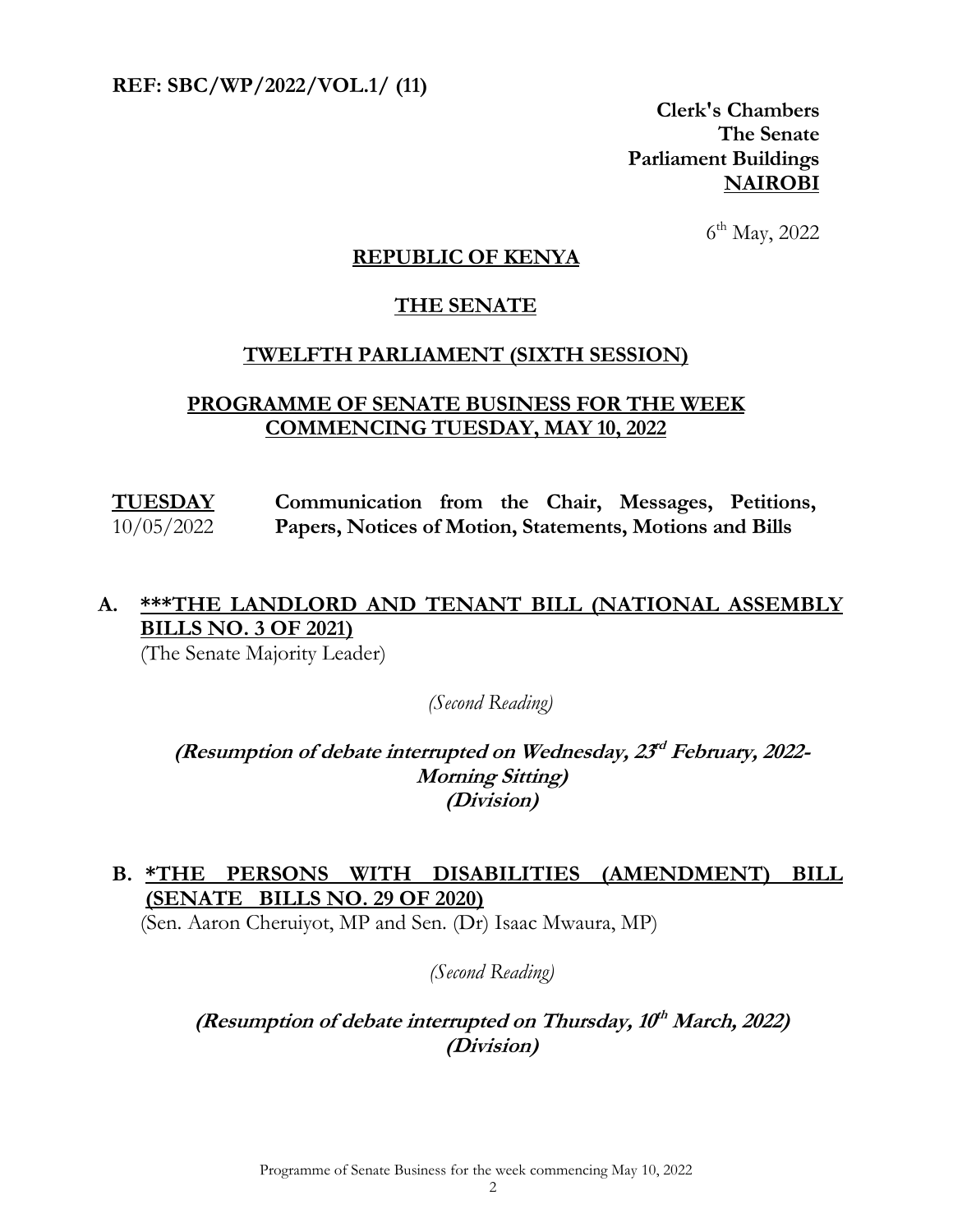# **C. \*THE ELECTION CAMPAIGN FINANCING (AMENDMENT) BILL (SENATE BILLS NO. 51 OF 2021)**

(Sen. Ledama Olekina, MP)

*(Second Reading)*

### **(Resumption of debate interrupted on Wednesday, 23 rd March, 2022) (Division)**

# **D. \*THE EMPLOYMENT (AMENDMENT) BILL (SENATE BILLS NO. 54 OF 2021)**

(Sen. Samson Cherarkey, MP)

*(Second Reading)*

### **(Resumption of debate interrupted on Wednesday, 30 th March, 2022) (Division)**

## **E. \*\*THE COTTON INDUSTRY DEVELOPMENT BILL (SENATE BILLS NO. 55 OF 2021)**

(The Chairperson, Standing Committee on Agriculture, Livestock and Fisheries)

### *(Second Reading)* (Resumption of debate interrupted on Thursday, 3ft<sup>t</sup> March, 2022) **(Division)**

## **F. \*\*\*THE SUGAR BILL (NATIONAL ASSEMBLY BILLS NO. 68 OF 2019)** (The Senate Majority Leader)

*(Second Reading)* (Resumption of debate interrupted on Thursday, 7<sup>th</sup> April, 2022) **(Division)**

# **G. \*\*\*THE PUBLIC PROCUREMENT AND ASSET DISPOSAL (AMENDMENT) BILL (NATIONAL ASSEMBLY BILLS NO. 32 OF 2021)**

(The Senate Majority Leader)

#### *(Second Reading)* **(Resumption of debate interrupted on Thursday, 28 th April, 2022) (Division)**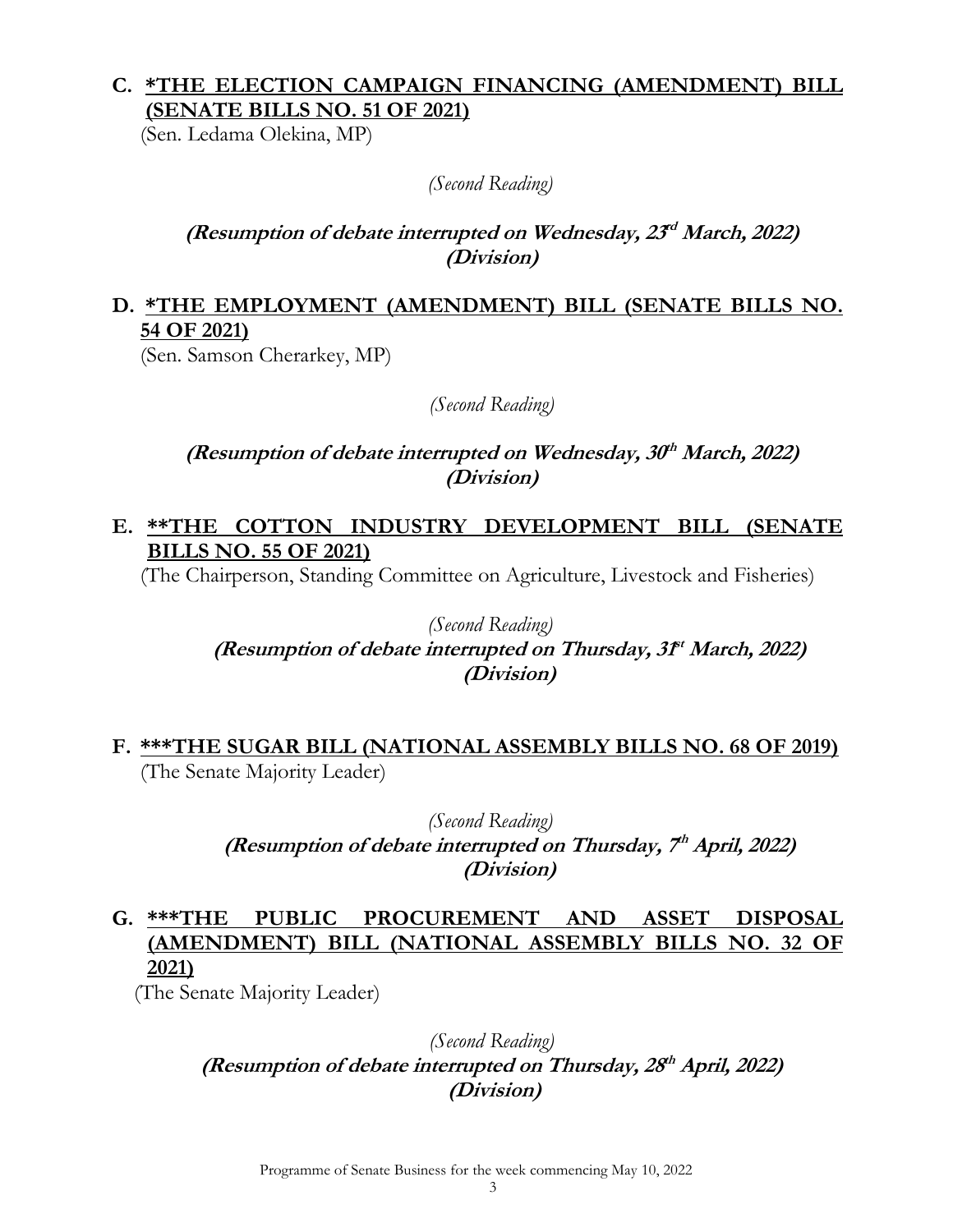# **H. \*\*\*THE SACCO SOCIETIES (AMENDMENT) BILL (NATIONAL ASSEMBLY BILLS NO. 55 OF 2021)**

(The Senate Majority Leader)

## *(Second Reading)* (Resumption of debate interrupted on Wednesday, 4<sup>th</sup> May, 2022) **(Division)**

**I. MOTION - ADOPTION OF REPORTS OF THE SESSIONAL COMMITTEE ON COUNTY PUBLIC ACCOUNTS AND INVESTMENTS ON CONSIDERATION OF THE REPORTS BY THE AUDITOR GENERAL ON THE FINANCIAL STATEMENTS OF VARIOUS COUNTY EXECUTIVES FOR FINANCIAL YEAR 2018/2019** (The Chairperson, Sessional Committee on County Public Accounts and Investments)

**THAT,** the Senate adopts the Report of the Sessional Committee on County Public Accounts and Investments on consideration of the Reports by the Auditor General on the Financial Statements of the following County Executives for the Financial Year 2018/2019- Embu; Homa-Bay; Kericho; Kilifi; Kirinyaga; Kisii; Kwale; Machakos; Mombasa; Nandi; Baringo; Bomet; Garissa; Kajiado; and West Pokot as contained in Volume 1 of the Report and the following County Executives- Isiolo; Kakamega; Kisumu; Laikipia; Mandera; Marsabit; Nakuru; Narok; Nyandarua; Samburu; Taita Taveta; Trans-Nzoia; Uasin- Gishu; Vihiga; and Wajir, as contained in Volume 2 of the Report , Laid on the Table of the Senate on Thursday 2<sup>nd</sup> December, 2021.

## **(Resumption of debate interrupted on Tuesday, 8 th March, 2022) (Division)**

# **J. MOTION - ADOPTION OF THE REPORT OF THE STANDING COMMITTEE ON HEALTH ON THE SPECIAL AUDIT REPORT ON UTILIZATION OF COVID-19 FUNDS BY TWENTY EIGHT (28) COUNTY GOVERNMENTS**

(The Chairperson, Standing Committee on Health)

**THAT,** the Senate adopts the Report of the Standing Committee on Health on the special audit report on utilization of COVID-19 funds by twenty eight (28) county governments, laid on the Table of the Senate on Wednesday, 9th February, 2022.

# **(Resumption of debate interrupted on Wednesday, 23 rd March, 2022) (Division)**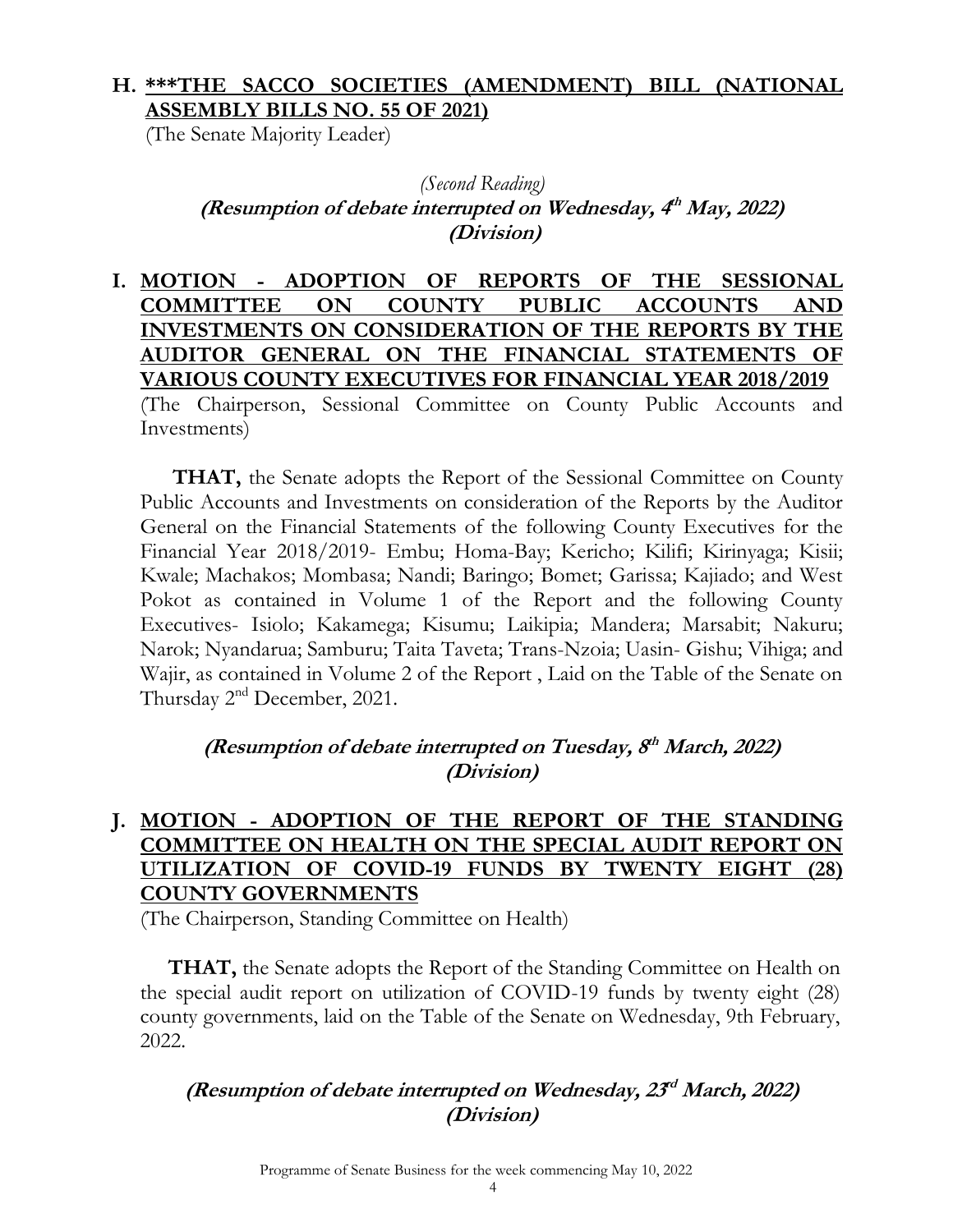#### **K. COMMITTEE OF THE WHOLE \*\*THE INTERGOVERNMENTAL RELATIONS (AMENDMENT) BILL (SENATE BILLS NO. 37 OF 2021)**

(The Chairperson, Standing Committee on Devolution and Intergovernmental Relations)

(Resumption of debate interrupted on Wednesday,  $22^{nd}$ December, 2021 – **Morning Sitting) (Division)**

#### **L. COMMITTEE OF THE WHOLE \*THE LAW OF SUCCESSION (AMENDMENT) BILL, (SENATE BILLS NO. 15 OF 2021)** (Sen. Abshiro Halake, MP)

(Resumption of debate interrupted on Wednesday,  $2^{nd}$  March, 2022 – Morning **Sitting) (Division)**

### **M. COMMITTEE OF THE WHOLE \*THE PRESERVATION OF HUMAN DIGNITY AND ENFORCEMENT OF ECONOMIC AND SOCIAL RIGHTS BILL (SENATE BILLS NO. 21 OF 2021)**  (Sen. Abshiro Halake, MP)

(Resumption of debate interrupted on Wednesday,  $2^{nd}$  March, 2022 – Morning **Sitting) (Division)**

# **N. COMMITTEE OF THE WHOLE \*THE LIFESTYLE AUDIT BILL (SENATE BILLS NO. 36 OF 2021)**

(Sen. (CPA). Farhiya Haji, MP)

(Resumption of debate interrupted on Tuesday,  $f<sup>t</sup>$  March, 2022) **(Division)**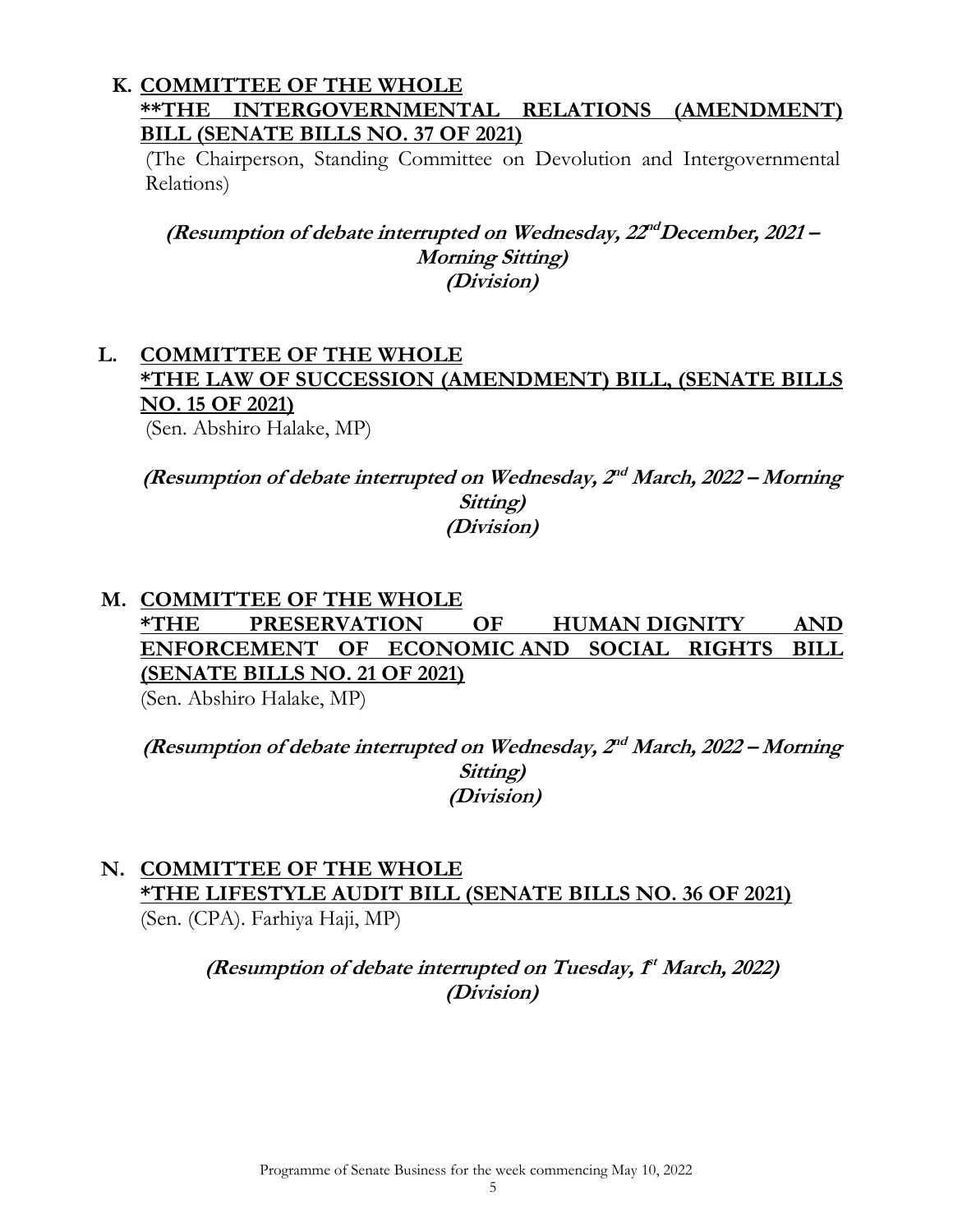## **O. COMMITTEE OF THE WHOLE \*THE SPECIAL NEEDS EDUCATION BILL (SENATE BILLS NO. 44 OF 2021)**

(Sen. (Dr.) Getrude Musuruve and Sen. (Prof.) Margaret Kamar, MP)

#### (Resumption of debate interrupted on Wednesday,  $2^{nd}$  March, 2022 – Morning **Sitting) (Division)**

# **P. COMMITTEE OF THE WHOLE \*THE MENTAL HEALTH (AMENDMENT) BILL (SENATE BILLS NO. 28 OF 2020)**

(Sen. (Arch.) Sylvia Kasanga, MP)

**(Consideration of National Assembly Amendments)**

(Resumption of debate interrupted on Thursday, 7<sup>th</sup> April, 2022) **(Division)**

# **Q. COMMITTEE OF THE WHOLE \*\*\*THE IRRIGATION (AMENDMENT) BILL (NATIONAL ASSEMBLY BILLS NO. 12 OF 2021)**

(The Senate Majority Leader)

(Resumption of debate interrupted on Wednesday, 4<sup>th</sup> May, 2022) **(Division)**

# **R. \*\*\*THE SUSTAINABLE WASTE MANAGEMENT BILL (NATIONAL ASSEMBLY BILLS NO. 22 OF 2021)**

(The Senate Majority Leader)

*(Second Reading)*

# **S. \*THE NATIONAL COHESION AND PEACE BUILDING BILL (SENATE BILLS NO. 19 OF 2021)**

(Sen. Judith Pareno, MP)

*(Second Reading)*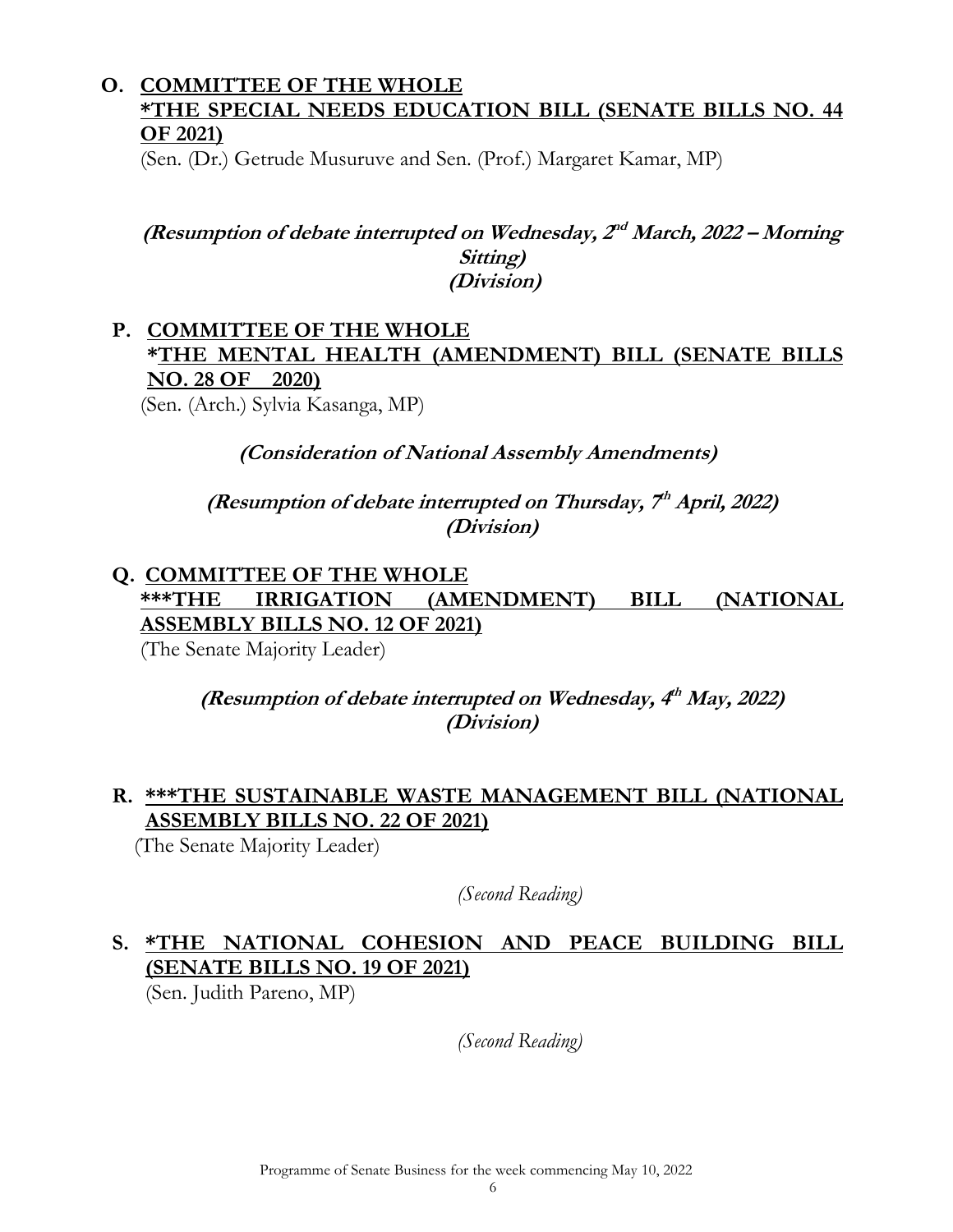## **T. \*THE COUNTY E-HEALTH BILL (SENATE BILLS NO. 39 OF 2021)**  (Sen. Judith Pareno, MP)

*(Second Reading)*

# **U. COMMITTEE OF THE WHOLE \*THE ELECTIONS (AMENDMENT) (NO. 3) BILL (SENATE BILLS NO. 48 OF 2021)**

(Sen. (Eng.) Ephraim Maina, MP)

## **V. COMMITTEE OF THE WHOLE \*THE KENYA MEDICAL SUPPLIES AUTHORITY (AMENDMENT) BILL (SENATE BILLS NO. 53 OF 2021)**

(Sen. Naomi Shiyonga, MP)

#### **W.Any Other Business**

**WEDNESDAY**  11/05/2022 **Communication from the Chair, Messages, Petitions, Papers, Notices of Motion, Statements, Motions, Bills and any other Business not concluded on Tuesday, 10th May, 2022.** 

## **A. COMMITTEE OF THE WHOLE \*\*THE STREET VENDORS (PROTECTION OF LIVELIHOOD) BILL (SENATE BILLS NO. 7 OF 2021)**

(Chairperson, Standing Committee on Tourism, Trade and Industrialization)

#### **B. COMMITTEE OF THE WHOLE** \***THE COUNTY RESOURCE DEVELOPMENT BILL (SENATE BILLS NO. 45 OF 2021)** (Sen. Rose Nyamunga, MP)

**C. Any Other Business**